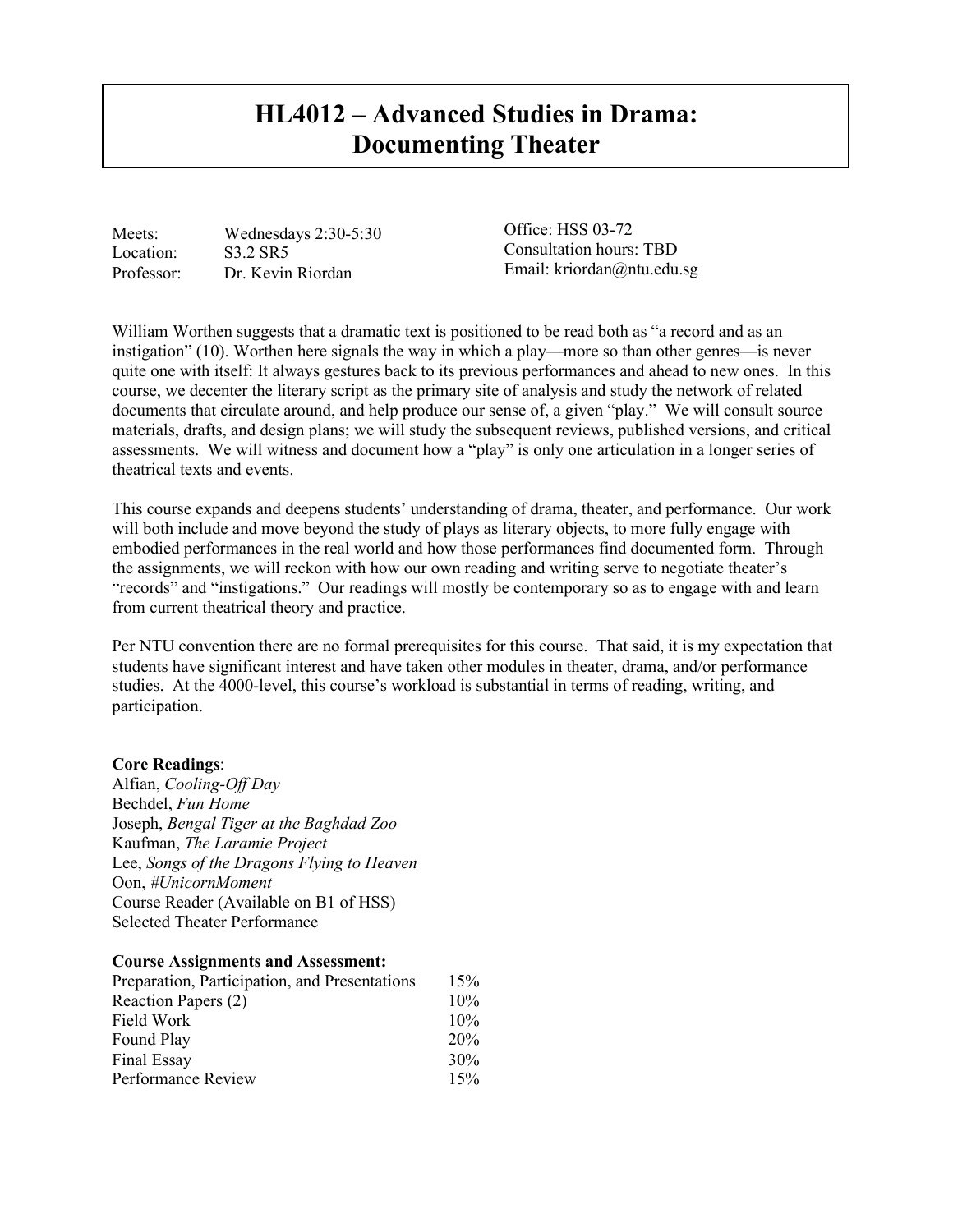**Late Policy:** All written work is due in hard copy and on NTU Learn by the start of class. Late work will be accepted within twenty-four hours for a reduced grade and it will receive no instructor comments.

**Plagiarism disclaimer**: Please see the divisional policy of plagiarism here: <http://www3.ntu.edu.sg/hss2/english/Plagiarism.pdf>

## **Prospective Itinerary**

## **Week 1 – What Is Happening**

August 16 –Schechner, from *Between Theater and Anthropology*; Phelan, from *Unmarked*

#### **Week 2 – Writing the Event**

August 23 – Geertz, "Deep Play: Notes on the Balinese Cockfight;" Chua, from "Slow Boat to China" Reaction Paper 1 due

**Week 3 – Theatricalizing the Real** August 30 – Kaufman, *The Laramie Project*; Brecht, "The Street Scene"

**Week 4 – Making People Talk** September 6 – Alfian, *Cooling-Off Day*; Thum, "A Short History of Elections in Singapore"

## **Week 5 – Researching/Rehearsing the Traumatic**

November 1 – Bechdel, *Fun Home* Field Work due

## **Week 6 – Staging the Real**

November 8 – Kron and Tesori, *Fun Home* (selections); Liew, *The Art of Charlie Chan Hock Chye* (selections)

**Week 7 – The Theatrical Real** September 27 – Martin, from *Theatre of the Real*; Schneider, from *Performing Remains*

#### *Recess*

**Week 8 – Found Play Workshop + True War Stories** October 11 – O'Brien, "How to Tell a True War Story;" Weiss, *The Investigation* (selections); Sacco, *Palestine* (selections) Found Play draft due October 16 – Found Play due

# *October 18 – No Class – Deepavali*

**Week 9 – True Stories, Continued (with Talking Ghost-Tigers)** October 25 – Joseph, *Bengal Tiger at the Baghdad Zoo*

**Week 10 – Staging the Personal (Mediated)**  November 1 – Oon, *#unicornmoment* Performance Review due